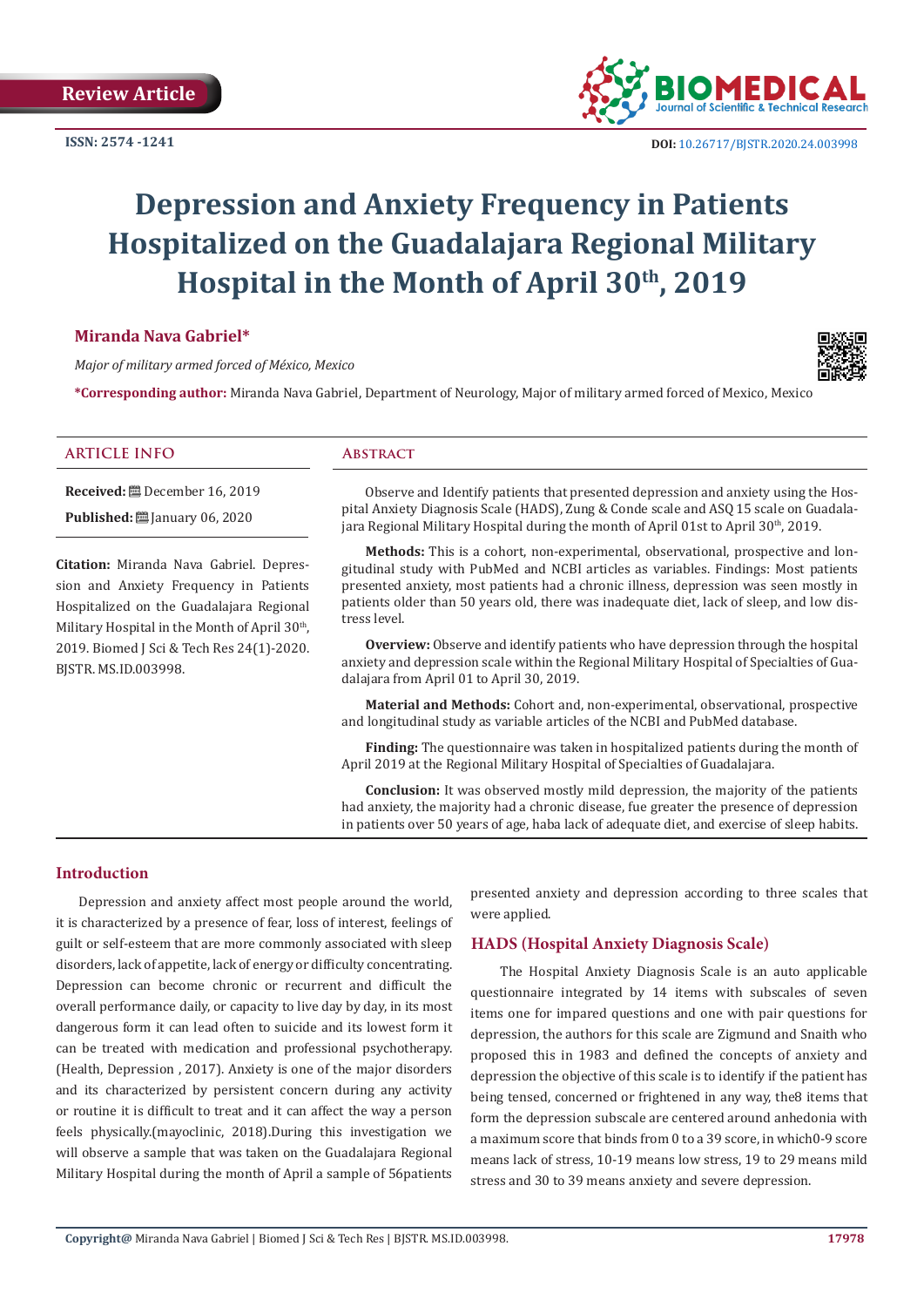# **Depression and Anxiety**

and other psychotic symptoms [1].

Severe Depression: Its characterized by a combination of symptoms that interfere with capacity to work, sleep, study, eat and enjoy daily basis activities.

# **Dysthymic Disorder**

Its characterized by symptoms that is somewhat between 2 years and beyond but less severe, it incapacitates the patient and it prevents him from having a normal life accompanied by a severe depression episode during life.

# **Psychotic Depression**

Occurs during severe depression and its accompanied by some for of psychosis accompanied by delirium and hallucinations.

# **Seasonal Depression**

Its characterized by depression that appears during Winter or times of decreased sunlight.

# **Bipolar Disorder**

Its characterized by maniac depression disorder that it accompanied by cyclic mood swings and depression state, its often seen in patients with cancer, HIV/Aids and Parkinson.

#### **Symptoms**

#### **Emotional**

Are accompanied by guilt ideas, a severe disease, ideas of sadness never going to heal, loneliness, lack of concentration because patient will eventually die.

# **Physical**

Difficulty eating, or basic needs, weight loss, mood swings.

#### **Negative Thoughts**

This is mostly seen in older patients, self steem problems, most cases are seen in patients over 60 years old, or below 45 years old.

#### **Methods**

This is a cohort, non-experimental, observational, prospective and longitudinal study in which scholarity was evaluated, cause of hospitalization, age, previous diseases, job and the days patient had been hospitalized.56 patients both men and women older than 18 years old were evaluated during this study, a random sample was taken in which every patient has the same possibility of presenting depression or anxiety. Patients hospitalized in the women's hospital room, the men's hospital room, and the room that consisted of patients that had the rank of major in the Mexican armed forces or above excluding patients that belonged to Intensive care unit, using the Hospital Anxiety Diagnosis Scale , Zung & Conde Scale and ASQ-15 Scale were used during this study [2-5].

# **Justification**

This study was conducted to observe what was the impact of being hospitalized and the relation it had with depression and anxiety in patient, we pretended to find viable date that allowed us to expose the hospital environment and the presence of disease, anxiety and depression.

#### **Result**

Figure 1 Patients with depression. Fuente. Zung & Conde Depression Scale. 62% of the patients did not present depression 34 patients, 16 patients had low depression 29%, also 8% of the patients had moderate depression which represented 4 patients also 2 of the patients representing 1% presented what could be considered as severe depression [6-10] [Figure 2-7].



**Figure 1:** Patients with depression. Fuente. Zung & Conde Depression Scale. 62% of the patients did not present depression 34 patients, 16 patients had low depression 29%, also 8% of the patients had moderate depression which represented 4 patients also 2 of the patients representing 1% presented what could be considered as severe depression.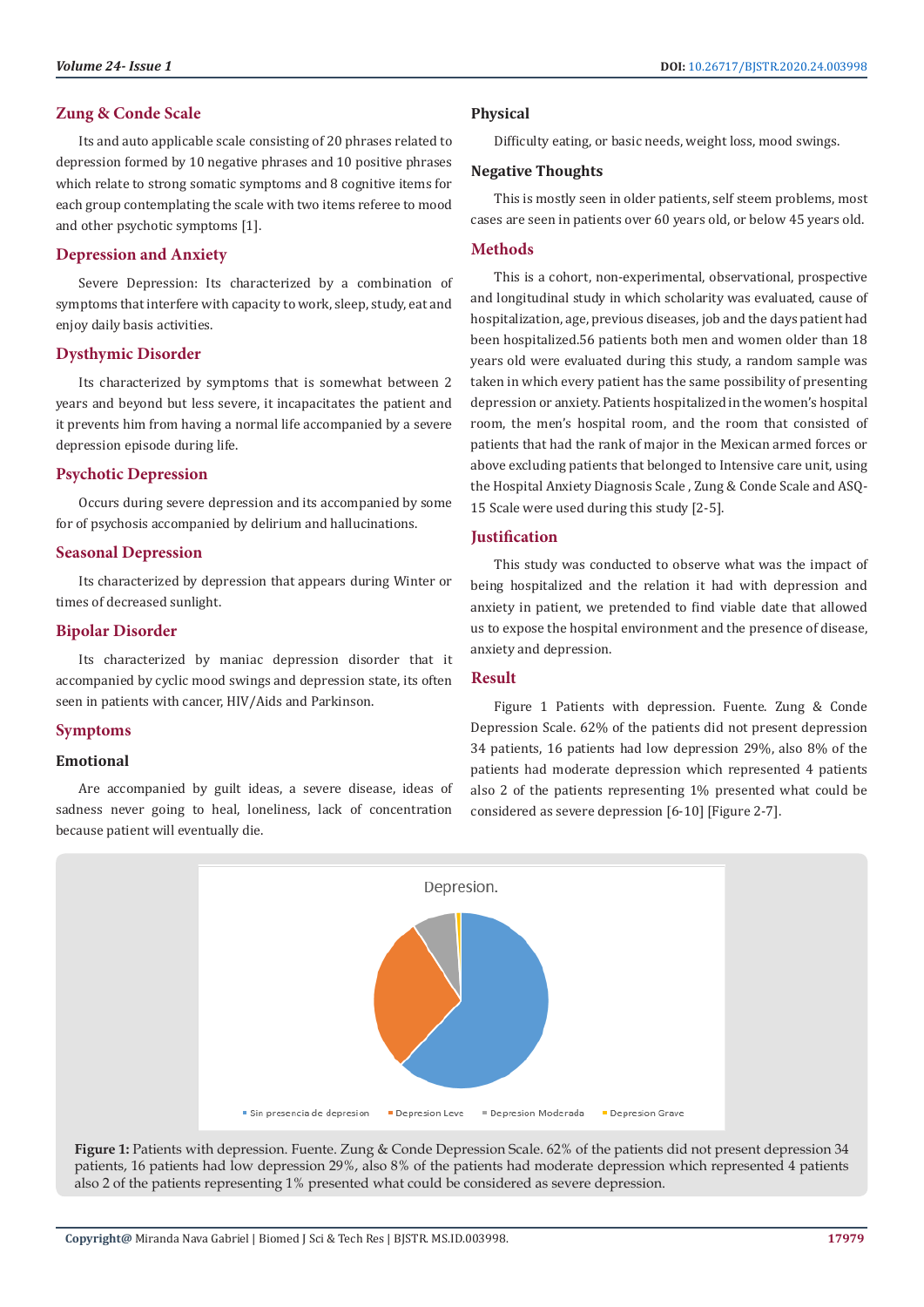

# **Figure 2:** Most common ages seen during study. Note:

- 42% of the patients presented depression were over 50 years old.
- 35% of the patients presented depression between 40-50 years of age.
- 17% of the patients that presented depression had between 30-40 years of age.
- 6% of the patients had between the ages of 20 to 30 years of age.



Figure 3: Patients that had some sort of stress evaluated by HADS scale. Note:

- 43% of the patients had lack of stress.
- 46% of the patients had low level stress.
- 11% of the patients had moderate stress.
- 0% of the patients had severe stress.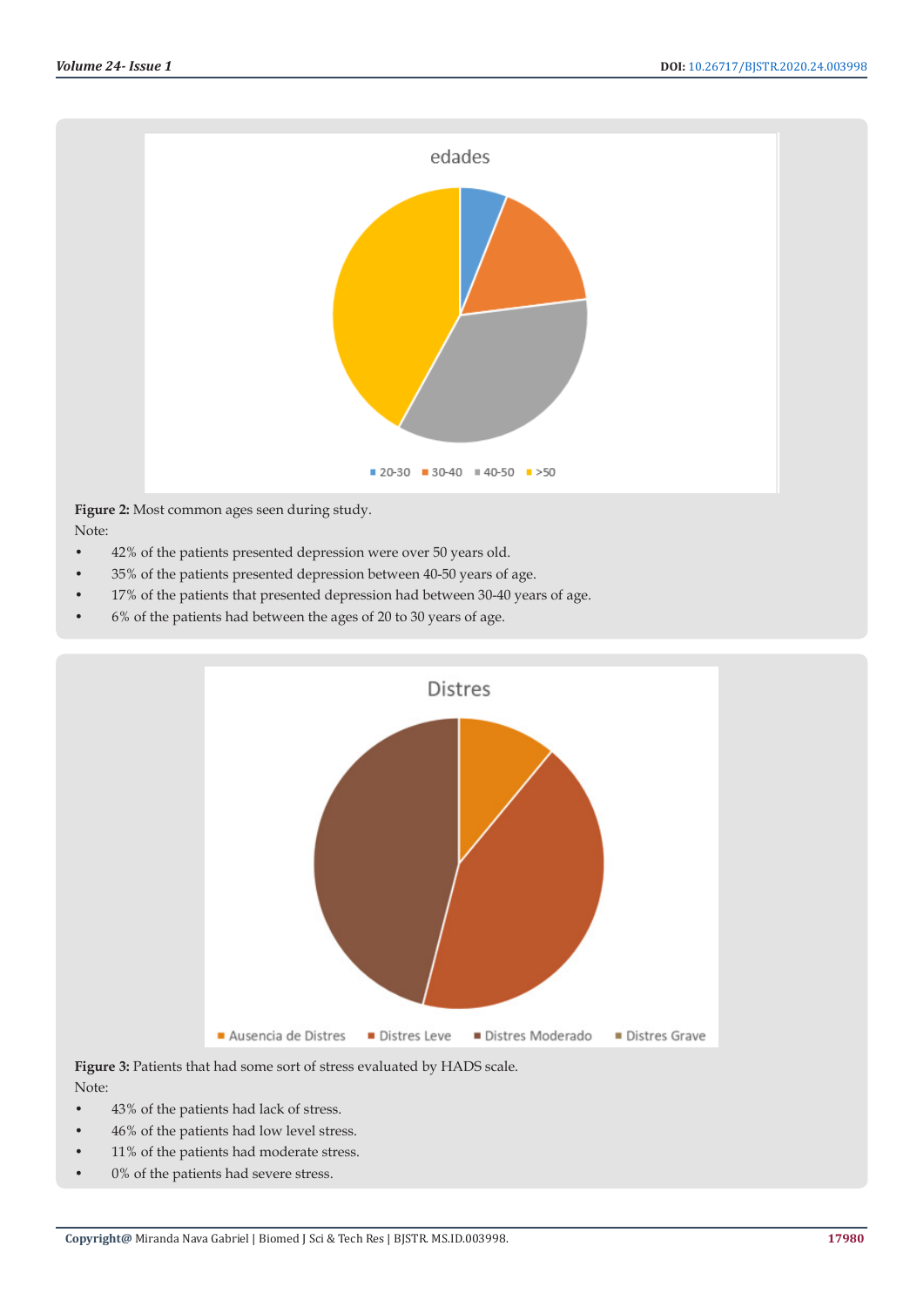

Note:

- Hypertension: 16
- Diabetes Mellitus:12
- Renal Insuficiency:4
- Ulcerative Colitis:1
- Hepatic Cirrosis:3
- Lung Cancer: 3
- Cervical Cancer:1
- Fractures: 4



Note:

- Married: 54%
- Separated: 35%
- Single: 11%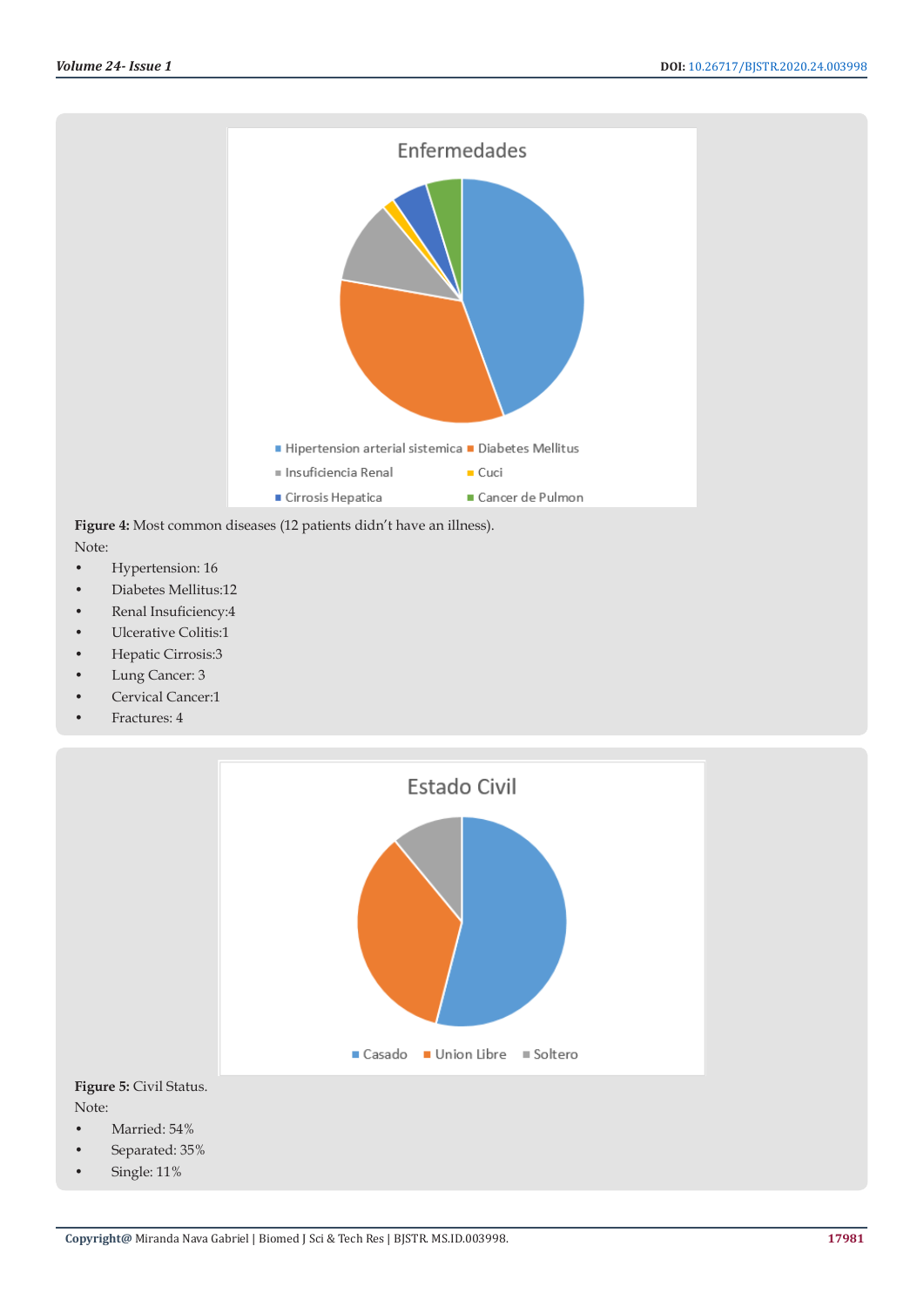

• 36% did not present anxiety 21 patients.



**Figure 7:** Balanced Diet. Note:

- 86% No.
- 14% Yes